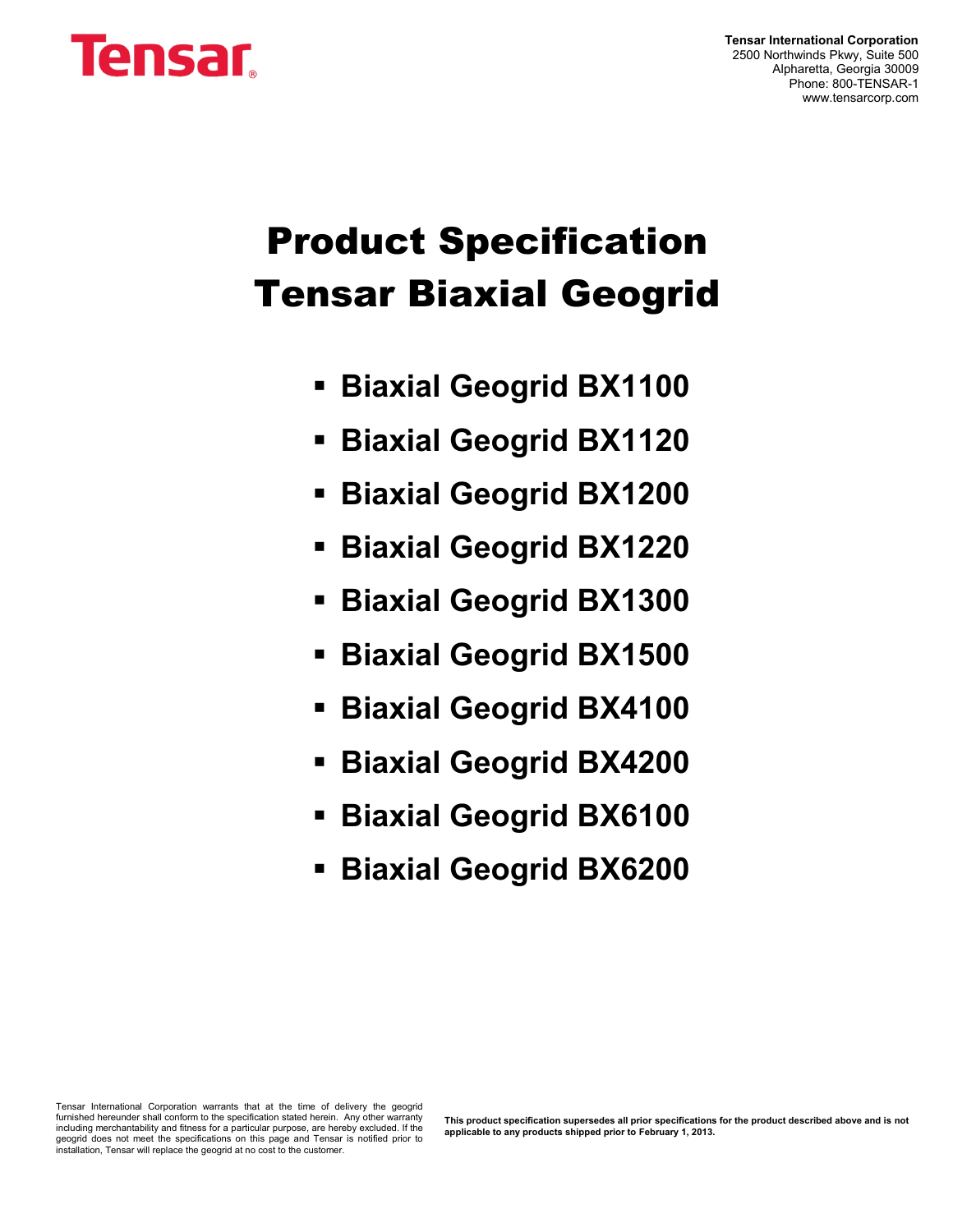

*Tensar International Corporation reserves the right to change its product specifications at any time. It is the responsibility of the specifier and purchaser to ensure that product specifications used for design and procurement purposes are current and consistent with the products used in each instance.*

| <b>Product Type:</b>            | Integrally Formed Biaxial Geogrid                         |
|---------------------------------|-----------------------------------------------------------|
| Polymer:                        | <b>Polypropylene</b>                                      |
| <b>Load Transfer Mechanism:</b> | <b>Positive Mechanical Interlock</b>                      |
| <b>Primary Applications:</b>    | Spectra System (Base Reinforcement, Subgrade Improvement) |

#### **Product Properties**

| <b>Index Properties</b>                                            | <b>Units</b>       | <b>MD Values</b> | <b>XMD Values</b> |
|--------------------------------------------------------------------|--------------------|------------------|-------------------|
| Aperture Dimensions <sup>2</sup>                                   | $mm$ (in)          | 25(1.0)          | 33(1.3)           |
| $\blacksquare$ Minimum Rib Thickness <sup>2</sup>                  | $mm$ (in)          | 0.76(0.03)       | 0.76(0.03)        |
| <b>Tensile Strength @ 2% Strain</b> <sup>3</sup>                   | $kN/m$ (lb/ft)     | 4.1(280)         | 6.6(450)          |
| <b>Tensile Strength @ 5% Strain</b> <sup>3</sup>                   | $kN/m$ ( $lb/ft$ ) | 8.5(580)         | 13.4 (920)        |
| Ultimate Tensile Strength <sup>3</sup>                             | $kN/m$ ( $lb/ft$ ) | 12.4 (850)       | 19.0 (1,300)      |
| <b>Structural Integrity</b>                                        |                    |                  |                   |
| • Junction Efficiency                                              | $\%$               | 93               |                   |
| ■ Flexural Stiffness <sup>9</sup>                                  | mg-cm              | 250,000          |                   |
| • Aperture Stability <sup>6</sup>                                  | m-N/deg            | 0.32             |                   |
| <b>Durability</b>                                                  |                    |                  |                   |
| • Resistance to Installation Damage <sup><math>\prime</math></sup> | %SC / %SW / %GP    | 95 / 93 / 90     |                   |
| • Resistance to Long Term Degradation <sup>8</sup>                 | %                  | 100              |                   |
| • Resistance to UV Degradation <sup>9</sup>                        | %                  | 100              |                   |

#### **Dimensions and Delivery**

The biaxial geogrid shall be delivered to the jobsite in roll form with each roll individually identified and nominally measuring 3.0 meters (9.8 feet) or 4.0 meters (13.1 feet) in width and 75.0 meters (246 feet) in length. A typical truckload quantity is 185 to 250 rolls.

#### **Notes**

- 1. Unless indicated otherwise, values shown are minimum average roll values determined in accordance with ASTM D4759-02. Brief descriptions of test procedures are given in the following notes.
- 2. Nominal dimensions.
- 3. Determined in accordance with ASTM D6637-10 Method A.
- 4. Load transfer capability determined in accordance with ASTM D7737-11.
- 5. Resistance to bending force determined in accordance with ASTM D7748-12, using specimens of width two ribs wide, with transverse ribs cut flush with exterior edges of longitudinal ribs, and of length sufficiently long to enable measurement of the overhang dimension.
- 6. Resistance to in-plane rotational movement measured by applying a 20 kg-cm (2 m-N) moment to the central junction of a 9 inch x 9 inch specimen restrained at its perimeter in accordance with GRI GG9.
- 7. Resistance to loss of load capacity or structural integrity when subjected to mechanical installation stress in clayey sand (SC), well graded sand (SW), and crushed stone classified as poorly graded gravel (GP). The geogrid shall be sampled in accordance with ASTM D5818 and load capacity shall be determined in accordance with ASTM D6637.
- 8. Resistance to loss of load capacity or structural integrity when subjected to chemically aggressive environments in accordance with EPA 9090 immersion testing.
- 9. Resistance to loss of load capacity or structural integrity when subjected to 500 hours of ultraviolet light and aggressive weathering in accordance with ASTM D4355-05.

Tensar International Corporation warrants that at the time of delivery the geogrid<br>furnished hereunder shall conform to the specification stated herein. Any other warranty r including merchantability and fitness for a particular purpose, are hereby excluded. If the geogrid does not meet the specifications on this page and Tensar is notified prior to installation, Tensar will replace the geogrid at no cost to the customer.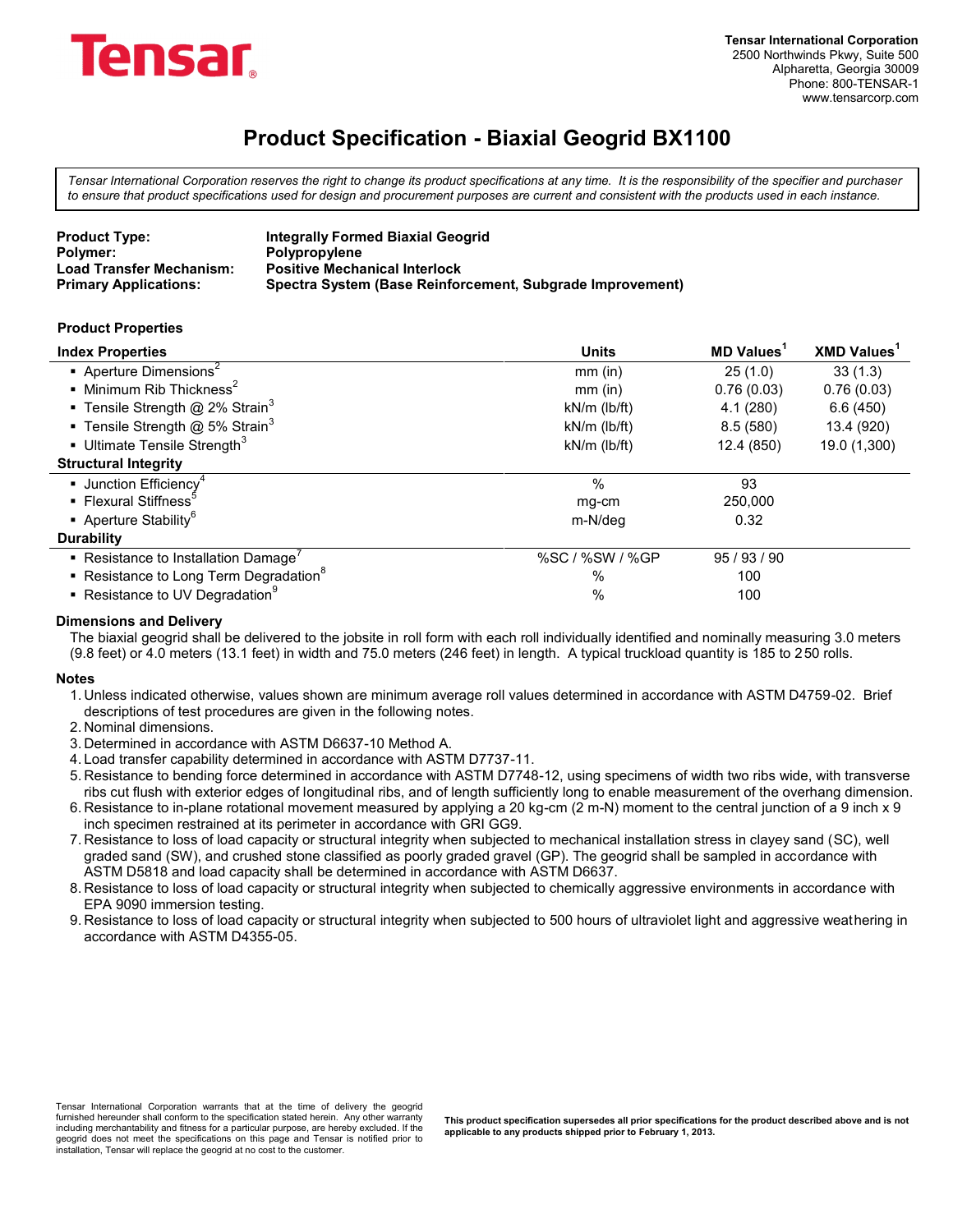

*Tensar International Corporation reserves the right to change its product specifications at any time. It is the responsibility of the specifier and purchaser to ensure that product specifications used for design and procurement purposes are current and consistent with the products used in each instance.*

| <b>Product Type:</b>            | <b>Integrally Formed Biaxial Geogrid</b>                             |
|---------------------------------|----------------------------------------------------------------------|
| Polymer:                        | Polypropylene                                                        |
| <b>Load Transfer Mechanism:</b> | <b>Positive Mechanical Interlock</b>                                 |
| <b>Primary Applications:</b>    | SierraScape System, ADD <sup>3</sup> System (Exposed Wall Face Wrap) |

#### **Product Properties**

| <b>Index Properties</b>                            | <b>Units</b>       | <b>MD Values</b> | <b>XMD Values</b> |
|----------------------------------------------------|--------------------|------------------|-------------------|
| Aperture Dimensions <sup>2</sup>                   | $mm$ (in)          | 25(1.0)          | 33(1.3)           |
| $\blacksquare$ Minimum Rib Thickness <sup>2</sup>  | $mm$ (in)          | 0.76(0.03)       | 0.76(0.03)        |
| <b>Tensile Strength @ 2% Strain</b> <sup>3</sup>   | $kN/m$ ( $lb/ft$ ) | 4.1(280)         | 6.6(450)          |
| <b>Tensile Strength @ 5% Strain</b> <sup>3</sup>   | $kN/m$ (lb/ft)     | 8.5(580)         | 13.4 (920)        |
| Ultimate Tensile Strength <sup>3</sup>             | $kN/m$ (lb/ft)     | 12.4 (850)       | 19.0 (1,300)      |
| • Carbon Black Content                             | $\%$               | 2.0              |                   |
| <b>Structural Integrity</b>                        |                    |                  |                   |
| • Junction Efficiency <sup>4</sup>                 | $\%$               | 93               |                   |
| • Flexural Stiffness <sup>5</sup>                  | mg-cm              | 250,000          |                   |
| • Aperture Stability <sup>6</sup>                  | m-N/deg            | 0.32             |                   |
| <b>Durability</b>                                  |                    |                  |                   |
| Resistance to Installation Damage'                 | %SC / %SW / %GP    | 95/93/90         |                   |
| • Resistance to Long Term Degradation <sup>8</sup> | %                  | 100              |                   |
| • Resistance to UV Degradation <sup>9</sup>        | $\%$               | 100              |                   |

#### **Dimensions and Delivery**

The biaxial geogrid shall be delivered to the jobsite in roll form with each roll individually identified and nominally measuring 3.0 meters (9.8 feet) or 4.0 meters (13.1 feet) in width and 50.0 meters (164 feet) in length. A typical truckload quantity is 260 to 350 rolls

#### **Notes**

- 1. Unless indicated otherwise, values shown are minimum average roll values determined in accordance with ASTM D4759-02. Brief descriptions of test procedures are given in the following notes.
- 2. Nominal dimensions.
- 3. Determined in accordance with ASTM D6637-10 Method A.
- 4. Load transfer capability determined in accordance with ASTM D7737-11.
- 5. Resistance to bending force determined in accordance with ASTM D7748-12, using specimens of width two ribs wide, with transverse ribs cut flush with exterior edges of longitudinal ribs, and of length sufficiently long to enable measurement of the overhang dimension.
- 6. Resistance to in-plane rotational movement measured by applying a 20 kg-cm (2 m-N) moment to the central junction of a 9 inch x 9 inch specimen restrained at its perimeter in accordance with GRI GG9.
- 7. Resistance to loss of load capacity or structural integrity when subjected to mechanical installation stress in clayey sand (SC), well graded sand (SW), and crushed stone classified as poorly graded gravel (GP). The geogrid shall be sampled in accordance with ASTM D5818 and load capacity shall be determined in accordance with ASTM D6637.
- 8. Resistance to loss of load capacity or structural integrity when subjected to chemically aggressive environments in accordance with EPA 9090 immersion testing.
- 9. Resistance to loss of load capacity or structural integrity when subjected to 500 hours of ultraviolet light and aggressive weathering in accordance with ASTM D4355-05.

Tensar International Corporation warrants that at the time of delivery the geogrid<br>furnished hereunder shall conform to the specification stated herein. Any other warranty r including merchantability and fitness for a particular purpose, are hereby excluded. If the geogrid does not meet the specifications on this page and Tensar is notified prior to installation, Tensar will replace the geogrid at no cost to the customer.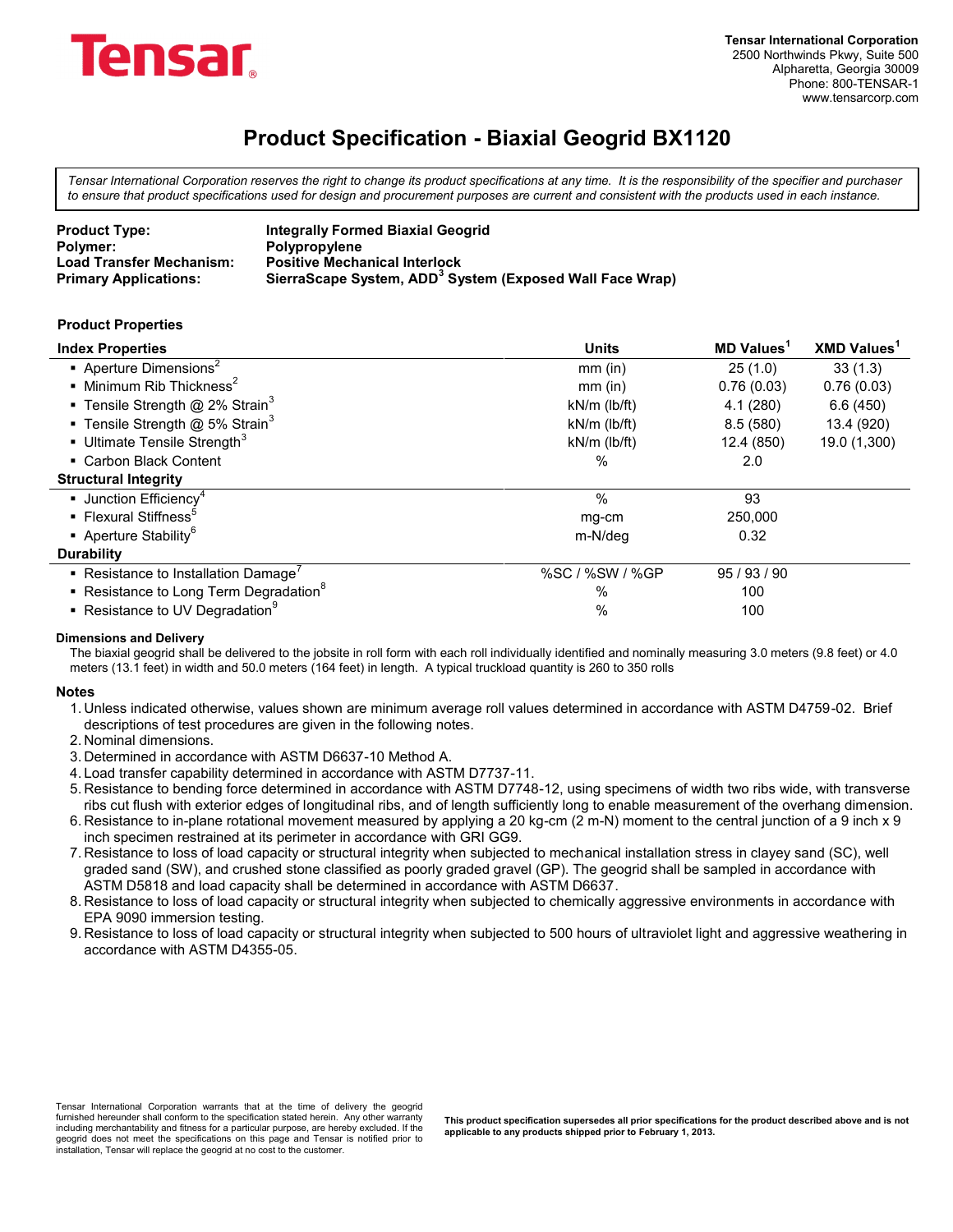

*Tensar International Corporation reserves the right to change its product specifications at any time. It is the responsibility of the specifier and purchaser to ensure that product specifications used for design and procurement purposes are current and consistent with the products used in each instance.*

| <b>Product Type:</b>            | <b>Integrally Formed Biaxial Geogrid</b>                  |
|---------------------------------|-----------------------------------------------------------|
| Polymer:                        | <b>Polypropylene</b>                                      |
| <b>Load Transfer Mechanism:</b> | <b>Positive Mechanical Interlock</b>                      |
| <b>Primary Applications:</b>    | Spectra System (Base Reinforcement, Subgrade Improvement) |

#### **Product Properties**

| <b>Index Properties</b>                            | <b>Units</b>       | <b>MD Values</b> <sup>1</sup> | <b>XMD Values</b> |
|----------------------------------------------------|--------------------|-------------------------------|-------------------|
| Aperture Dimensions <sup>2</sup>                   | $mm$ (in)          | 25(1.0)                       | 33(1.3)           |
| • Minimum Rib Thickness <sup>2</sup>               | $mm$ (in)          | 1.27(0.05)                    | 1.27(0.05)        |
| <b>Tensile Strength @ 2% Strain</b> <sup>3</sup>   | kN/m (lb/ft)       | 6.0(410)                      | 9.0(620)          |
| <b>Tensile Strength @ 5% Strain</b> <sup>3</sup>   | $kN/m$ ( $lb/ft$ ) | 11.8(810)                     | 19.6 (1,340)      |
| Ultimate Tensile Strength <sup>3</sup>             | $kN/m$ ( $lb/ft$ ) | 19.2 (1,310)                  | 28.8 (1,970)      |
| <b>Structural Integrity</b>                        |                    |                               |                   |
| <b>Junction Efficiency</b> <sup>4</sup>            | $\frac{0}{0}$      | 93                            |                   |
| ■ Flexural Stiffness <sup>5</sup>                  | mg-cm              | 750,000                       |                   |
| Aperture Stability <sup>6</sup>                    | m-N/deg            | 0.65                          |                   |
| <b>Durability</b>                                  |                    |                               |                   |
| • Resistance to Installation Damage'               | %SC / %SW / %GP    | 95/93/90                      |                   |
| • Resistance to Long Term Degradation <sup>8</sup> | %                  | 100                           |                   |
| • Resistance to UV Degradation <sup>9</sup>        | $\%$               | 100                           |                   |

#### **Dimensions and Delivery**

The biaxial geogrid shall be delivered to the jobsite in roll form with each roll individually identified and nominally measuring 3.0 meters (9.8 feet) or 4.0 meters (13.1 feet) in width and 50.0 meters (164 feet) in length. A typical truckload quantity is 160 to 210 rolls.

#### **Notes**

1. Unless indicated otherwise, values shown are minimum average roll values determined in accordance with ASTM D4759-02. Brief descriptions of test procedures are given in the following notes.

2. Nominal dimensions.

- 3. Determined in accordance with ASTM D6637-10 Method A.
- 4. Load transfer capability determined in accordance with ASTM D7737-11.
- 5. Resistance to bending force determined in accordance with ASTM D7748-12, using specimens of width two ribs wide, with transverse ribs cut flush with exterior edges of longitudinal ribs, and of length sufficiently long to enable measurement of the overhang dimension.
- 6. Resistance to in-plane rotational movement measured by applying a 20 kg-cm (2 m-N) moment to the central junction of a 9 inch x 9 inch specimen restrained at its perimeter in accordance with GRI GG9.
- 7. Resistance to loss of load capacity or structural integrity when subjected to mechanical installation stress in clayey sand (SC), well graded sand (SW), and crushed stone classified as poorly graded gravel (GP). The geogrid shall be sampled in accordance with ASTM D5818 and load capacity shall be determined in accordance with ASTM D6637.
- 8. Resistance to loss of load capacity or structural integrity when subjected to chemically aggressive environments in accordance with EPA 9090 immersion testing.
- 9. Resistance to loss of load capacity or structural integrity when subjected to 500 hours of ultraviolet light and aggressive weathering in accordance with ASTM D4355-05.

Tensar International Corporation warrants that at the time of delivery the geogrid furnished hereunder shall conform to the specification stated herein. Any other warranty including merchantability and fitness for a particular purpose, are hereby excluded. If the geogrid does not meet the specifications on this page and Tensar is notified prior to installation, Tensar will replace the geogrid at no cost to the customer.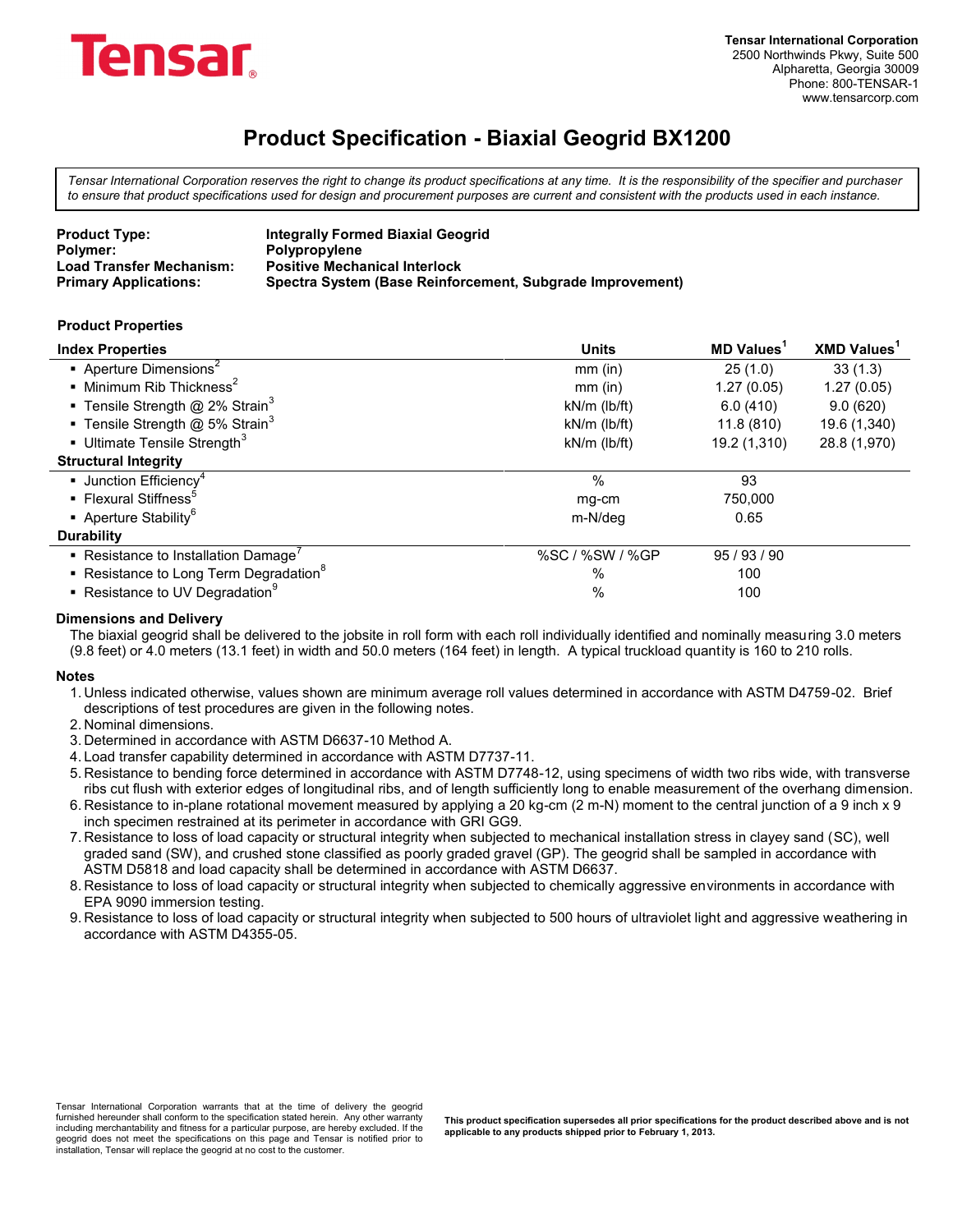

*Tensar International Corporation reserves the right to change its product specifications at any time. It is the responsibility of the specifier and purchaser to ensure that product specifications used for design and procurement purposes are current and consistent with the products used in each instance.*

| <b>Product Type:</b>            | <b>Integrally Formed Biaxial Geogrid</b>                             |
|---------------------------------|----------------------------------------------------------------------|
| Polymer:                        | <b>Polypropylene</b>                                                 |
| <b>Load Transfer Mechanism:</b> | <b>Positive Mechanical Interlock</b>                                 |
| <b>Primary Applications:</b>    | SierraScape System, ADD <sup>3</sup> System (Exposed Wall Face Wrap) |

#### **Product Properties**

| <b>Index Properties</b>                                            | <b>Units</b>       | <b>MD Values</b> <sup>1</sup> | <b>XMD Values</b> |
|--------------------------------------------------------------------|--------------------|-------------------------------|-------------------|
| Aperture Dimensions <sup>2</sup>                                   | $mm$ (in)          | 25(1.0)                       | 33(1.3)           |
| $\bullet$ Minimum Rib Thickness <sup>2</sup>                       | $mm$ (in)          | 1.27(0.05)                    | 1.27(0.05)        |
| <b>Tensile Strength @ 2% Strain</b> <sup>3</sup>                   | $kN/m$ (lb/ft)     | 6.0(410)                      | 9.0(620)          |
| <b>Tensile Strength @ 5% Strain</b> <sup>3</sup>                   | $kN/m$ (lb/ft)     | 11.8(810)                     | 19.6 (1,340)      |
| - Ultimate Tensile Strength <sup>3</sup>                           | $kN/m$ ( $lb/ft$ ) | 19.2 (1,310)                  | 28.8 (1,970)      |
| • Carbon Black Content                                             | $\%$               | 2.0                           |                   |
| <b>Structural Integrity</b>                                        |                    |                               |                   |
| • Junction Efficiency <sup>4</sup>                                 | $\%$               | 93                            |                   |
| ■ Flexural Stiffness <sup>3</sup>                                  | mg-cm              | 750,000                       |                   |
| • Aperture Stability <sup>6</sup>                                  | m-N/deg            | 0.65                          |                   |
| <b>Durability</b>                                                  |                    |                               |                   |
| • Resistance to Installation Damage <sup><math>\prime</math></sup> | %SC / %SW / %GP    | 95 / 93 / 90                  |                   |
| • Resistance to Long Term Degradation <sup>8</sup>                 | %                  | 100                           |                   |
| ■ Resistance to UV Degradation <sup>9</sup>                        | %                  | 100                           |                   |

#### **Dimensions and Delivery**

The biaxial geogrid shall be delivered to the jobsite in roll form with each roll individually identified and nominally measuring 3.0 meters (9.8 feet) or 4.0 meters (13.1 feet) in width and 50.0 meters (164 feet) in length. A typical truckload quantity is 160 to 210 rolls.

#### **Notes**

- 1. Unless indicated otherwise, values shown are minimum average roll values determined in accordance with ASTM D4759-02. Brief descriptions of test procedures are given in the following notes.
- 2. Nominal dimensions.
- 3. Determined in accordance with ASTM D6637-10 Method A.
- 4. Load transfer capability determined in accordance with ASTM D7737-11.
- 5. Resistance to bending force determined in accordance with ASTM D7748-12, using specimens of width two ribs wide, with transverse ribs cut flush with exterior edges of longitudinal ribs, and of length sufficiently long to enable measurement of the overhang dimension.
- 6. Resistance to in-plane rotational movement measured by applying a 20 kg-cm (2 m-N) moment to the central junction of a 9 inch x 9 inch specimen restrained at its perimeter in accordance with GRI GG9.
- 7. Resistance to loss of load capacity or structural integrity when subjected to mechanical installation stress in clayey sand (SC), well graded sand (SW), and crushed stone classified as poorly graded gravel (GP). The geogrid shall be sampled in accordance with ASTM D5818 and load capacity shall be determined in accordance with ASTM D6637.
- 8. Resistance to loss of load capacity or structural integrity when subjected to chemically aggressive environments in accordance with EPA 9090 immersion testing.
- 9. Resistance to loss of load capacity or structural integrity when subjected to 500 hours of ultraviolet light and aggressive weathering in accordance with ASTM D4355-05.

Tensar International Corporation warrants that at the time of delivery the geogrid furnished hereunder shall conform to the specification stated herein. Any other warranty including merchantability and fitness for a particular purpose, are hereby excluded. If the geogrid does not meet the specifications on this page and Tensar is notified prior to installation, Tensar will replace the geogrid at no cost to the customer.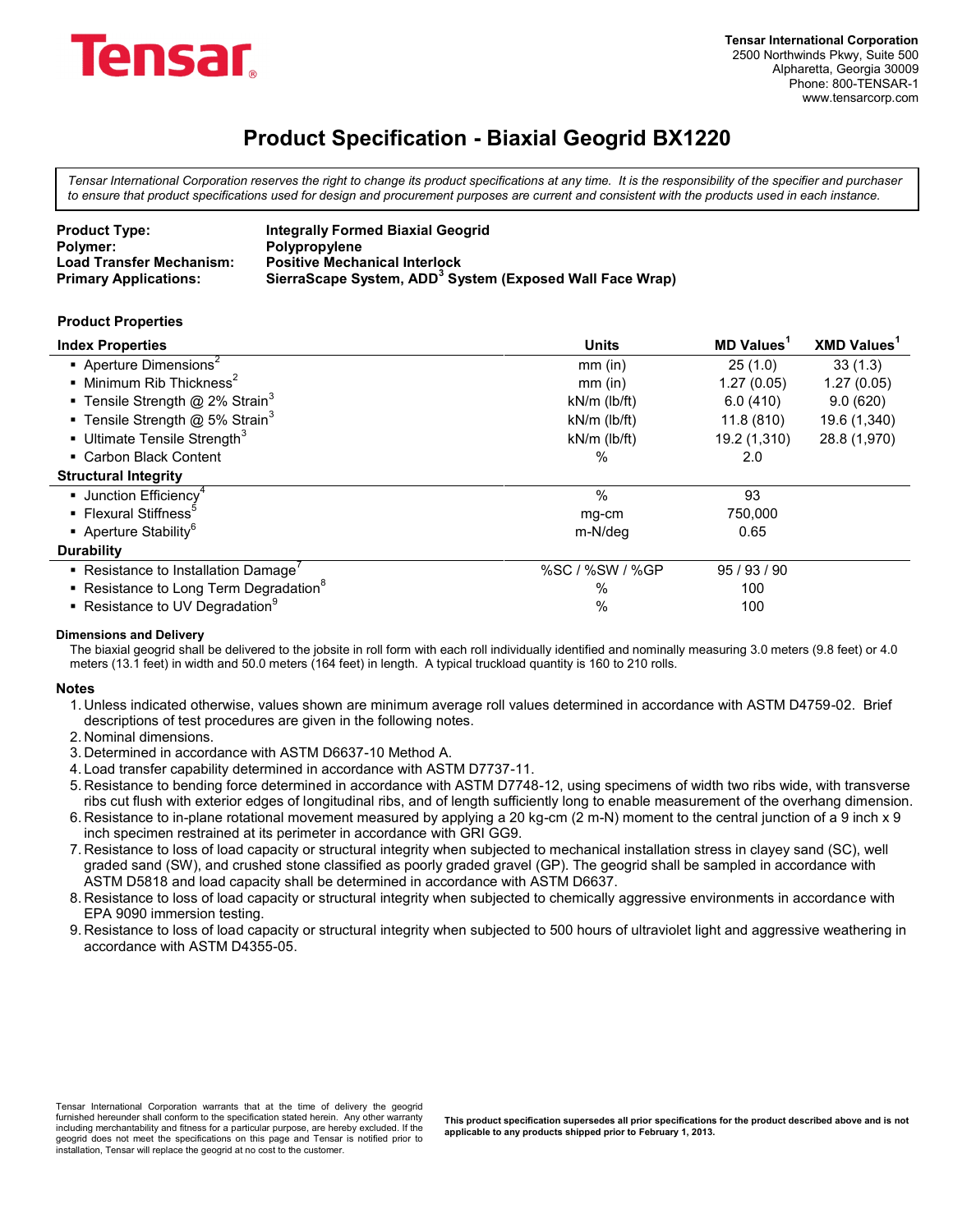

*Tensar International Corporation reserves the right to change its product specifications at any time. It is the responsibility of the specifier and purchaser to ensure that product specifications used for design and procurement purposes are current and consistent with the products used in each instance.*

| <b>Product Type:</b>            | <b>Integrally Formed Biaxial Geogrid</b>                  |
|---------------------------------|-----------------------------------------------------------|
| Polymer:                        | Polypropylene                                             |
| <b>Load Transfer Mechanism:</b> | <b>Positive Mechanical Interlock</b>                      |
| <b>Primary Applications:</b>    | Spectra System (Base Reinforcement, Subgrade Improvement) |

#### **Product Properties**

| <b>Index Properties</b>                                            | <b>Units</b>       | <b>MD Values</b> <sup>1</sup> | <b>XMD Values</b> |
|--------------------------------------------------------------------|--------------------|-------------------------------|-------------------|
| Aperture Dimensions <sup>2</sup>                                   | $mm$ (in)          | 46 (1.8)                      | 64(2.5)           |
| $\blacksquare$ Minimum Rib Thickness <sup>2</sup>                  | $mm$ (in)          | 1.27(0.05)                    | 1.27(0.05)        |
| ■ Tensile Strength @ 2% Strain <sup>3</sup>                        | $kN/m$ ( $lb/ft$ ) | 5.5(380)                      | 9.5(650)          |
| <b>Tensile Strength @ 5% Strain</b> <sup>3</sup>                   | $kN/m$ ( $lb/ft$ ) | 10.5 (720)                    | 17.5 (1,200)      |
| <b>Ultimate Tensile Strength</b> <sup>3</sup>                      | $kN/m$ ( $lb/ft$ ) | 16.0 (1,100)                  | 28.0 (1,920)      |
| <b>Structural Integrity</b>                                        |                    |                               |                   |
| $\blacksquare$ Junction Efficiency <sup>4</sup>                    | $\%$               | 93                            |                   |
| ■ Flexural Stiffness <sup>®</sup>                                  | mg-cm              | 450.000                       |                   |
| • Aperture Stability <sup>6</sup>                                  | m-N/deg            | 0.58                          |                   |
| <b>Durability</b>                                                  |                    |                               |                   |
| • Resistance to Installation Damage <sup><math>\prime</math></sup> | %SC / %SW / %GP    | 91/83/72                      |                   |
| • Resistance to Long Term Degradation <sup>8</sup>                 | %                  | 100                           |                   |
| • Resistance to UV Degradation                                     | $\%$               | 100                           |                   |

#### **Dimensions and Delivery**

The biaxial geogrid shall be delivered to the jobsite in roll form with each roll individually identified and nominally measuring 4.0 meters (13.1 feet) in width and 50.0 meters (164 feet) in length. A typical truckload quantity is 180 rolls.

#### **Notes**

- 1. Unless indicated otherwise, values shown are minimum average roll values determined in accordance with ASTM D4759-02. Brief descriptions of test procedures are given in the following notes.
- 2. Nominal dimensions.
- 3. Determined in accordance with ASTM D6637-10 Method A.
- 4. Load transfer capability determined in accordance with ASTM D7737-11.
- 5. Resistance to bending force determined in accordance with ASTM D7748-12, using specimens of width two ribs wide, with transverse ribs cut flush with exterior edges of longitudinal ribs, and of length sufficiently long to enable measurement of the overhang dimension.
- 6. Resistance to in-plane rotational movement measured by applying a 20 kg-cm (2 m-N) moment to the central junction of a 9 inch x 9 inch specimen restrained at its perimeter in accordance with GRI GG9.
- 7. Resistance to loss of load capacity or structural integrity when subjected to mechanical installation stress in clayey sand (SC), well graded sand (SW), and crushed stone classified as poorly graded gravel (GP). The geogrid shall be sampled in accordance with ASTM D5818 and load capacity shall be determined in accordance with ASTM D6637.
- 8. Resistance to loss of load capacity or structural integrity when subjected to chemically aggressive environments in accordance with EPA 9090 immersion testing.
- 9. Resistance to loss of load capacity or structural integrity when subjected to 500 hours of ultraviolet light and aggressive weathering in accordance with ASTM D4355-05.

Tensar International Corporation warrants that at the time of delivery the geogrid<br>furnished hereunder shall conform to the specification stated herein. Any other warranty r including merchantability and fitness for a particular purpose, are hereby excluded. If the geogrid does not meet the specifications on this page and Tensar is notified prior to installation, Tensar will replace the geogrid at no cost to the customer.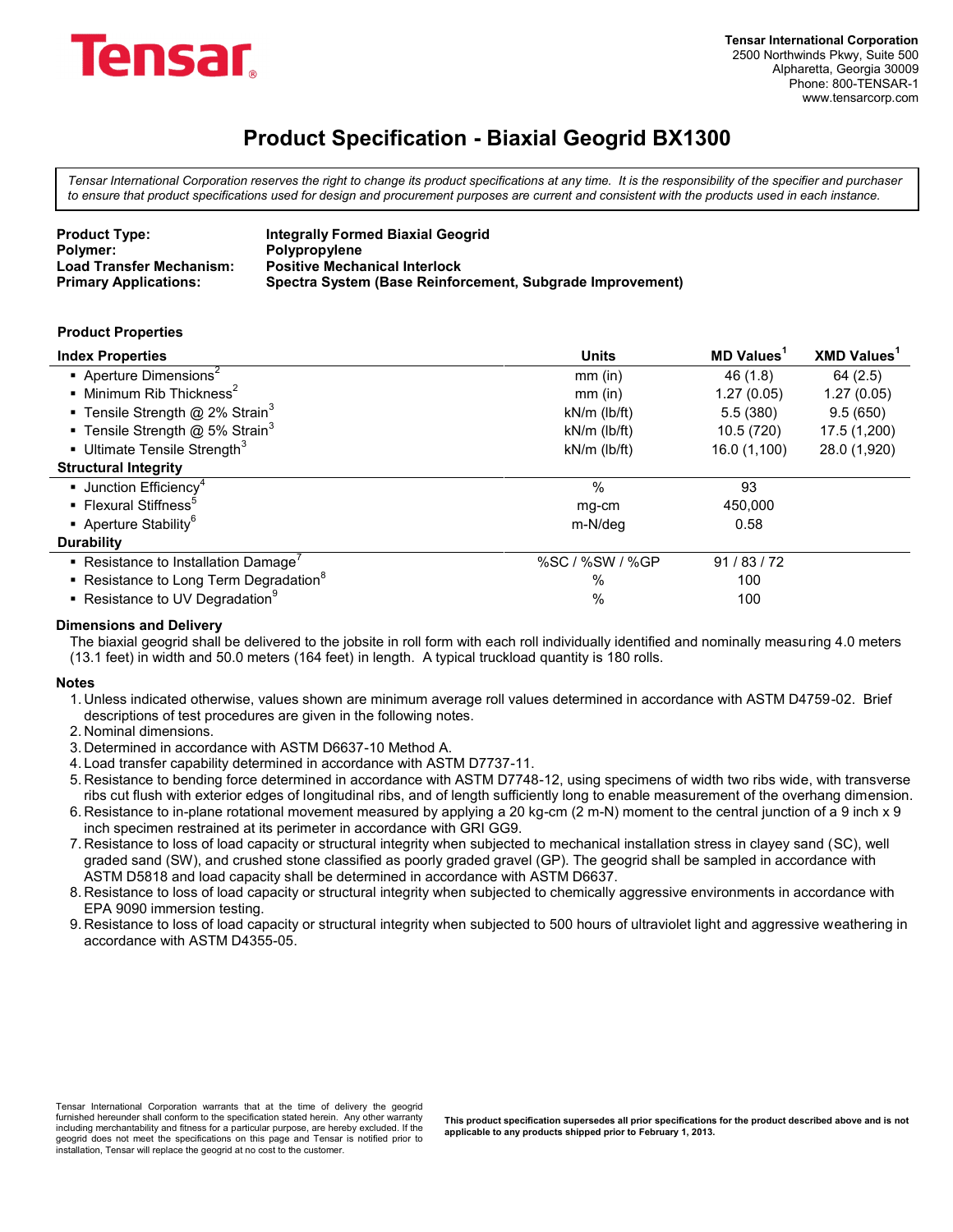

*Tensar International Corporation reserves the right to change its product specifications at any time. It is the responsibility of the specifier and purchaser to ensure that product specifications used for design and procurement purposes are current and consistent with the products used in each instance.*

| <b>Product Type:</b>            | <b>Integrally Formed Biaxial Geogrid</b>                  |
|---------------------------------|-----------------------------------------------------------|
| Polymer:                        | Polypropylene                                             |
| <b>Load Transfer Mechanism:</b> | <b>Positive Mechanical Interlock</b>                      |
| <b>Primary Applications:</b>    | Spectra System (Base Reinforcement, Subgrade Improvement) |

#### **Product Properties**

| <b>Index Properties</b>                                            | <b>Units</b>       | <b>MD Values</b> <sup>1</sup> | <b>XMD Values</b> |
|--------------------------------------------------------------------|--------------------|-------------------------------|-------------------|
| Aperture Dimensions <sup>2</sup>                                   | $mm$ (in)          | 25(1.0)                       | 30.5(1.2)         |
| $\blacksquare$ Minimum Rib Thickness <sup>2</sup>                  | $mm$ (in)          | 1.78(0.07)                    | 1.78(0.07)        |
| ■ Tensile Strength @ 2% Strain <sup>3</sup>                        | $kN/m$ (lb/ft)     | 8.5(580)                      | 10.0 (690)        |
| <b>Tensile Strength @ 5% Strain</b> <sup>3</sup>                   | $kN/m$ ( $lb/ft$ ) | 17.5 (1,200)                  | 20.0 (1,370)      |
| <b>Ultimate Tensile Strength</b> <sup>3</sup>                      | $kN/m$ (lb/ft)     | 27.0 (1,850)                  | 30.0 (2,050)      |
| <b>Structural Integrity</b>                                        |                    |                               |                   |
| $\blacksquare$ Junction Efficiency <sup>4</sup>                    | $\%$               | 93                            |                   |
| ■ Flexural Stiffness <sup>®</sup>                                  | mg-cm              | 2,000,000                     |                   |
| • Aperture Stability <sup>6</sup>                                  | m-N/deg            | 0.75                          |                   |
| <b>Durability</b>                                                  |                    |                               |                   |
| • Resistance to Installation Damage <sup><math>\prime</math></sup> | %SC / %SW / %GP    | 95 / 93 / 90                  |                   |
| • Resistance to Long Term Degradation <sup>8</sup>                 | %                  | 100                           |                   |
| • Resistance to UV Degradation                                     | %                  | 100                           |                   |

#### **Dimensions and Delivery**

The biaxial geogrid shall be delivered to the jobsite in roll form with each roll individually identified and nominally measuring 4.0 meters (13.1 feet) in width and 50.0 meters (164 feet) in length. A typical truckload quantity is 180 rolls.

#### **Notes**

- 1. Unless indicated otherwise, values shown are minimum average roll values determined in accordance with ASTM D4759-02. Brief descriptions of test procedures are given in the following notes.
- 2. Nominal dimensions.
- 3. Determined in accordance with ASTM D6637-10 Method A.
- 4. Load transfer capability determined in accordance with ASTM D7737-11.
- 5. Resistance to bending force determined in accordance with ASTM D7748-12, using specimens of width two ribs wide, with transverse ribs cut flush with exterior edges of longitudinal ribs, and of length sufficiently long to enable measurement of the overhang dimension.
- 6. Resistance to in-plane rotational movement measured by applying a 20 kg-cm (2 m-N) moment to the central junction of a 9 inch x 9 inch specimen restrained at its perimeter in accordance with GRI GG9.
- 7. Resistance to loss of load capacity or structural integrity when subjected to mechanical installation stress in clayey sand (SC), well graded sand (SW), and crushed stone classified as poorly graded gravel (GP). The geogrid shall be sampled in accordance with ASTM D5818 and load capacity shall be determined in accordance with ASTM D6637.
- 8. Resistance to loss of load capacity or structural integrity when subjected to chemically aggressive environments in accordance with EPA 9090 immersion testing.
- 9. Resistance to loss of load capacity or structural integrity when subjected to 500 hours of ultraviolet light and aggressive weathering in accordance with ASTM D4355-05.

Tensar International Corporation warrants that at the time of delivery the geogrid<br>furnished hereunder shall conform to the specification stated herein. Any other warranty r including merchantability and fitness for a particular purpose, are hereby excluded. If the geogrid does not meet the specifications on this page and Tensar is notified prior to installation, Tensar will replace the geogrid at no cost to the customer.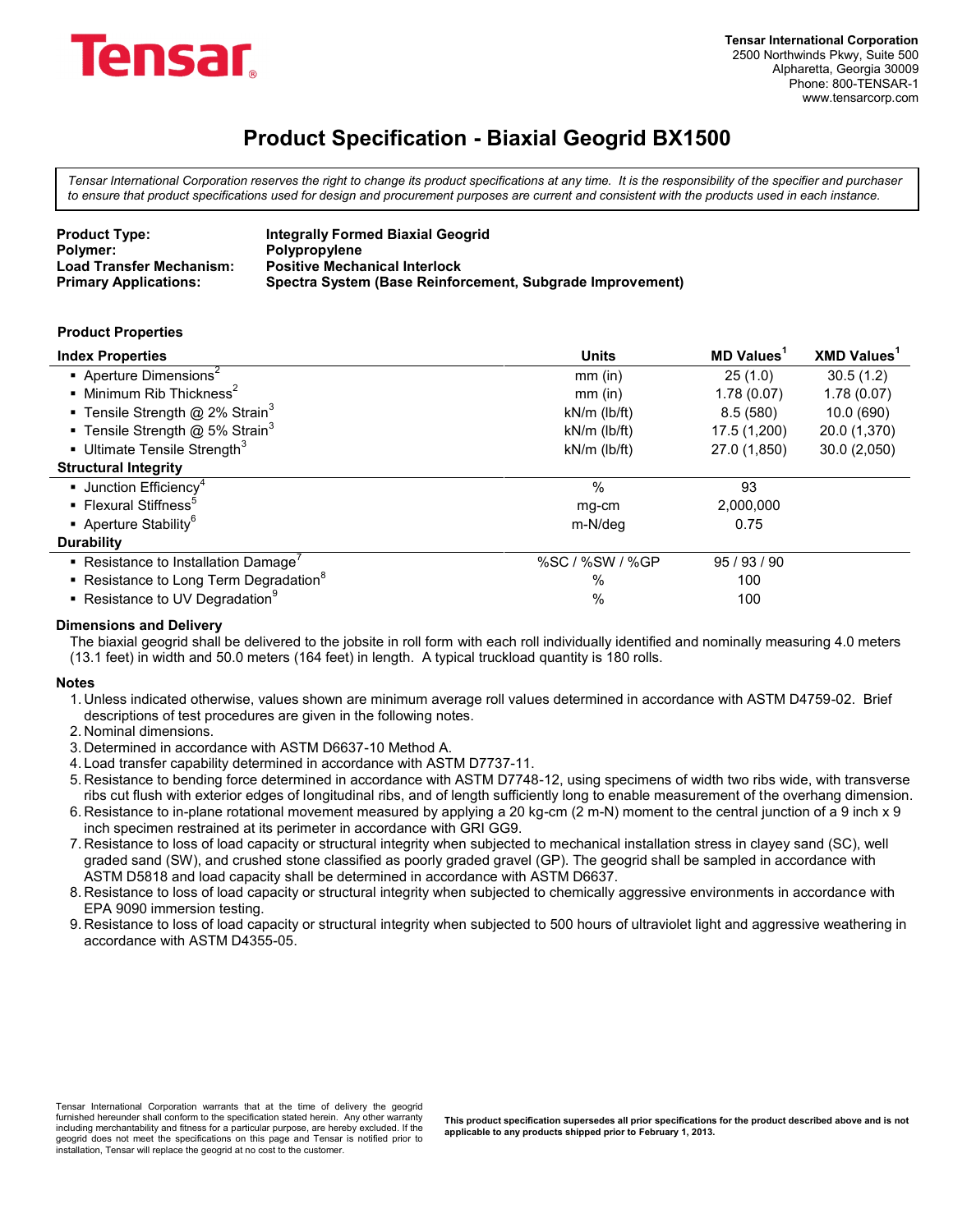

*Tensar International Corporation reserves the right to change its product specifications at any time. It is the responsibility of the specifier and purchaser to ensure that product specifications used for design and procurement purposes are current and consistent with the products used in each instance.*

| <b>Product Type:</b>            | <b>Integrally Formed Biaxial Geogrid</b>                  |
|---------------------------------|-----------------------------------------------------------|
| Polymer:                        | <b>Polypropylene</b>                                      |
| <b>Load Transfer Mechanism:</b> | <b>Positive Mechanical Interlock</b>                      |
| <b>Primary Applications:</b>    | Spectra System (Base Reinforcement, Subgrade Improvement) |

#### **Product Properties**

| <b>Index Properties</b>                            | <b>Units</b>       | <b>MD Values</b> <sup>1</sup> | <b>XMD Values</b> |
|----------------------------------------------------|--------------------|-------------------------------|-------------------|
| Aperture Dimensions <sup>2</sup>                   | $mm$ (in)          | 33(1.3)                       | 33(1.3)           |
| $\blacksquare$ Minimum Rib Thickness <sup>2</sup>  | $mm$ (in)          | 0.76(0.03)                    | 0.76(0.03)        |
| <b>Tensile Strength @ 2 % Strain</b> <sup>3</sup>  | $kN/m$ ( $lb/ft$ ) | 4.0(270)                      | 5.5(380)          |
| <b>Tensile Strength @ 5% Strain</b> <sup>3</sup>   | $kN/m$ ( $lb/ft$ ) | 8.0(550)                      | 10.5 (720)        |
| Ultimate Tensile Strength <sup>3</sup>             | $kN/m$ ( $lb/ft$ ) | 12.8 (880)                    | 13.5 (920)        |
| <b>Structural Integrity</b>                        |                    |                               |                   |
| <b>Junction Efficiency</b> <sup>4</sup>            | %                  | 93                            |                   |
| ■ Flexural Stiffness <sup>3</sup>                  | mg-cm              | 250,000                       |                   |
| • Aperture Stability <sup>6</sup>                  | m-N/deg            | 0.28                          |                   |
| <b>Durability</b>                                  |                    |                               |                   |
| • Resistance to Installation Damage'               | %SC / %SW / %GP    | 90/83/70                      |                   |
| • Resistance to Long Term Degradation <sup>8</sup> | %                  | 100                           |                   |
| ■ Resistance to UV Degradation <sup>9</sup>        | $\%$               | 100                           |                   |

#### **Dimensions and Delivery**

The biaxial geogrid shall be delivered to the jobsite in roll form with each roll individually identified and nominally measuring 3.0 meters (9.8 feet) or 4.0 meters (13.1 feet) in width and 75.0 meters (246 feet) in length. A typical truckload quantity is 185 to 250 rolls.

#### **Notes**

1. Unless indicated otherwise, values shown are minimum average roll values determined in accordance with ASTM D4759-02. Brief descriptions of test procedures are given in the following notes.

2. Nominal dimensions.

- 3. Determined in accordance with ASTM D6637-10 Method A.
- 4. Load transfer capability determined in accordance with ASTM D7737-11.
- 5. Resistance to bending force determined in accordance with ASTM D7748-12, using specimens of width two ribs wide, with transverse ribs cut flush with exterior edges of longitudinal ribs, and of length sufficiently long to enable measurement of the overhang dimension.
- 6. Resistance to in-plane rotational movement measured by applying a 20 kg-cm (2 m-N) moment to the central junction of a 9 inch x 9 inch specimen restrained at its perimeter in accordance with GRI GG9.
- 7. Resistance to loss of load capacity or structural integrity when subjected to mechanical installation stress in clayey sand (SC), well graded sand (SW), and crushed stone classified as poorly graded gravel (GP). The geogrid shall be sampled in accordance with ASTM D5818 and load capacity shall be determined in accordance with ASTM D6637.
- 8. Resistance to loss of load capacity or structural integrity when subjected to chemically aggressive environments in accordance with EPA 9090 immersion testing.
- 9. Resistance to loss of load capacity or structural integrity when subjected to 500 hours of ultraviolet light and aggressive weathering in accordance with ASTM D4355-05.

Tensar International Corporation warrants that at the time of delivery the geogrid<br>furnished hereunder shall conform to the specification stated herein. Any other warranty r including merchantability and fitness for a particular purpose, are hereby excluded. If the geogrid does not meet the specifications on this page and Tensar is notified prior to installation, Tensar will replace the geogrid at no cost to the customer.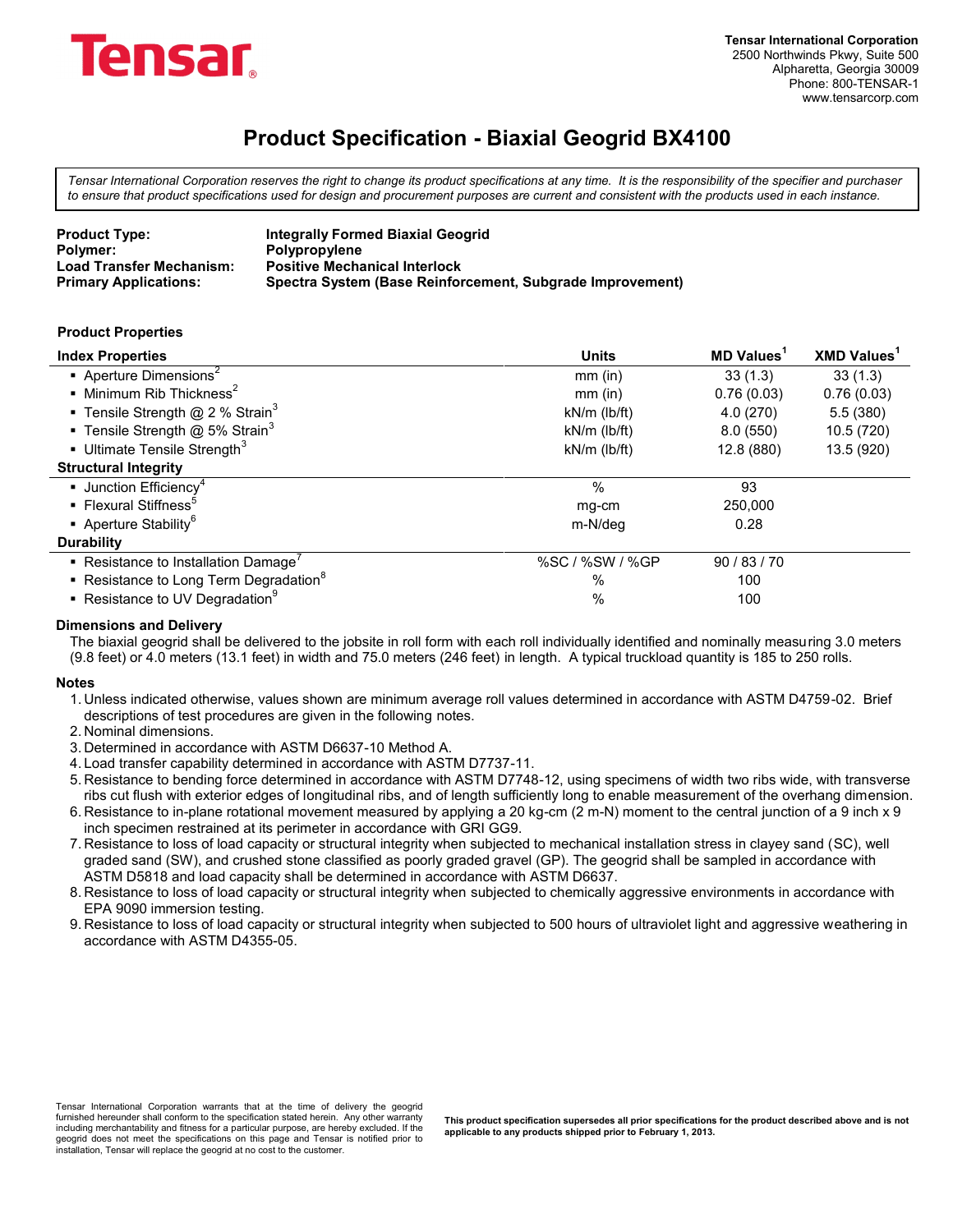

*Tensar International Corporation reserves the right to change its product specifications at any time. It is the responsibility of the specifier and purchaser to ensure that product specifications used for design and procurement purposes are current and consistent with the products used in each instance.*

| <b>Product Type:</b>            | <b>Integrally Formed Biaxial Geogrid</b>                  |
|---------------------------------|-----------------------------------------------------------|
| Polymer:                        | Polypropylene                                             |
| <b>Load Transfer Mechanism:</b> | <b>Positive Mechanical Interlock</b>                      |
| <b>Primary Applications:</b>    | Spectra System (Base Reinforcement, Subgrade Improvement) |

#### **Product Properties**

| <b>Index Properties</b>                            | <b>Units</b>       | <b>MD Values</b> | <b>XMD Values</b> |
|----------------------------------------------------|--------------------|------------------|-------------------|
| Aperture Dimensions <sup>2</sup>                   | $mm$ (in)          | 33(1.3)          | 33(1.3)           |
| $\blacksquare$ Minimum Rib Thickness <sup>2</sup>  | $mm$ (in)          | 1.27(0.05)       | 1.27(0.05)        |
| <b>Tensile Strength @ 2% Strain</b> <sup>3</sup>   | $kN/m$ (lb/ft)     | 6 (410)          | 7.4 (510)         |
| <b>Tensile Strength @ 5% Strain</b> <sup>3</sup>   | $kN/m$ ( $lb/ft$ ) | 11.7 (800)       | 14.6 (1,000)      |
| Ultimate Tensile Strength <sup>3</sup>             | $kN/m$ ( $lb/ft$ ) | 20.5 (1,400)     | 23.5 (1,610)      |
| <b>Structural Integrity</b>                        |                    |                  |                   |
| • Junction Efficiency <sup>4</sup>                 | $\%$               | 93               |                   |
| ■ Flexural Stiffness <sup>®</sup>                  | mg-cm              | 750.000          |                   |
| • Aperture Stability <sup>6</sup>                  | m-N/deg            | 0.48             |                   |
| <b>Durability</b>                                  |                    |                  |                   |
| • Resistance to Installation Damage'               | %SC / %SW / %GP    | 90/83/75         |                   |
| • Resistance to Long Term Degradation <sup>8</sup> | %                  | 100              |                   |
| • Resistance to UV Degradation                     | $\%$               | 100              |                   |

#### **Dimensions and Delivery**

The biaxial geogrid shall be delivered to the jobsite in roll form with each roll individually identified and nominally measuring 3.0 meters (9.8 feet) or 4.0 meters (13.1 feet) in width and 50.0 meters (164 feet) in length. A typical truckload quantity is 150 to 240 rolls.

#### **Notes**

1. Unless indicated otherwise, values shown are minimum average roll values determined in accordance with ASTM D4759-02. Brief descriptions of test procedures are given in the following notes.

2. Nominal dimensions.

- 3. Determined in accordance with ASTM D6637-10 Method A.
- 4. Load transfer capability determined in accordance with ASTM D7737-11.
- 5. Resistance to bending force determined in accordance with ASTM D7748-12, using specimens of width two ribs wide, with transverse ribs cut flush with exterior edges of longitudinal ribs, and of length sufficiently long to enable measurement of the overhang dimension.
- 6. Resistance to in-plane rotational movement measured by applying a 20 kg-cm (2 m-N) moment to the central junction of a 9 inch x 9 inch specimen restrained at its perimeter in accordance with GRI GG9.
- 7. Resistance to loss of load capacity or structural integrity when subjected to mechanical installation stress in clayey sand (SC), well graded sand (SW), and crushed stone classified as poorly graded gravel (GP). The geogrid shall be sampled in accordance with ASTM D5818 and load capacity shall be determined in accordance with ASTM D6637.
- 8. Resistance to loss of load capacity or structural integrity when subjected to chemically aggressive environments in accordance with EPA 9090 immersion testing.
- 9. Resistance to loss of load capacity or structural integrity when subjected to 500 hours of ultraviolet light and aggressive weathering in accordance with ASTM D4355-05.

Tensar International Corporation warrants that at the time of delivery the geogrid<br>furnished hereunder shall conform to the specification stated herein. Any other warranty r including merchantability and fitness for a particular purpose, are hereby excluded. If the geogrid does not meet the specifications on this page and Tensar is notified prior to installation, Tensar will replace the geogrid at no cost to the customer.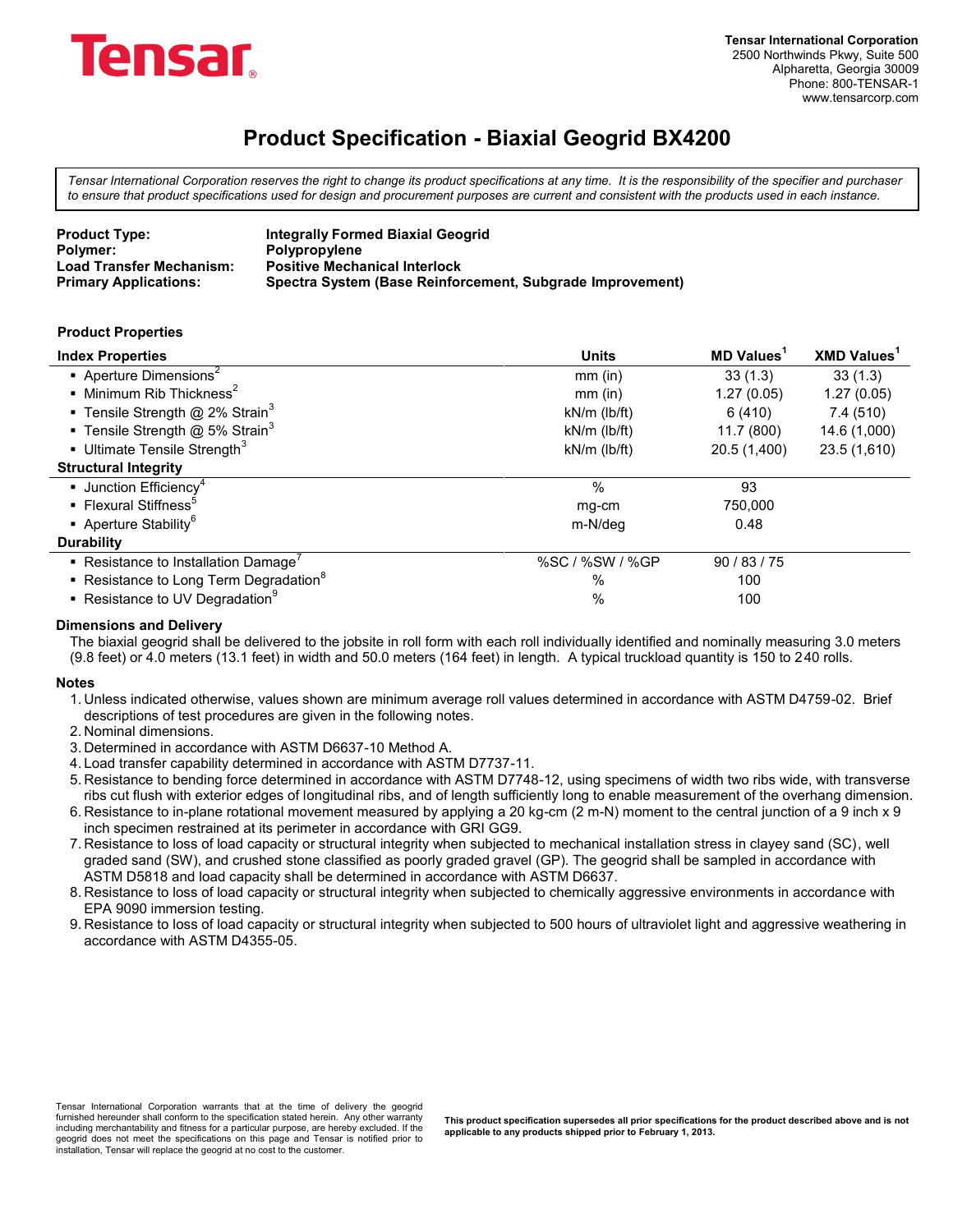

*Tensar International Corporation reserves the right to change its product specifications at any time. It is the responsibility of the specifier and purchaser to ensure that product specifications used for design and procurement purposes are current and consistent with the products used in each instance.*

| <b>Product Type:</b>            | <b>Integrally Formed Biaxial Geogrid</b>  |
|---------------------------------|-------------------------------------------|
| Polymer:                        | <b>Polypropylene</b>                      |
| <b>Load Transfer Mechanism:</b> | <b>Positive Mechanical Interlock</b>      |
| <b>Primary Application:</b>     | Dimension System (Foundation Improvement) |

| <b>Product Properties</b>                                 | <b>Units</b>       | <b>MD Values</b> | <b>XMD Values</b> |
|-----------------------------------------------------------|--------------------|------------------|-------------------|
| <b>Index Properties</b>                                   |                    |                  |                   |
| $\bullet$ 1% Junction Tensile Modulus in Use <sup>2</sup> | $kN/m$ (lb/ft)     | 250 (17,000)     | 290 (20,000)      |
| $\bullet$ 2% Junction Tensile Modulus in Use <sup>2</sup> | $kN/m$ ( $lb/ft$ ) | 170 (11,750)     | 220 (15,000)      |
| <b>Junction Strength in Use @ 1% Strain</b> <sup>3</sup>  | $kN/m$ (lb/ft)     | 2.5(170)         | 2.9(200)          |
| <b>Junction Strength in Use @ 2% Strain</b> <sup>3</sup>  | $kN/m$ (lb/ft)     | 3.4(240)         | 4.4 (300)         |
| • Interaction Coefficient (Granular Soil)                 |                    | 1.0              | 1.0               |
| <b>Structural Integrity</b>                               |                    |                  |                   |
| • Flexural Stiffness <sup>4</sup>                         | mg-cm              | 250,000          |                   |
| Aperture Stability <sup>5</sup>                           | m-N/deg            | 0.28             |                   |
| <b>Durability</b>                                         |                    |                  |                   |
| • Resistance to Long Term Degradation <sup>6</sup>        | $\%$               | 100              |                   |
| Resistance to UV Degradation <sup>7</sup>                 | %                  | 100              |                   |

#### **Dimensions and Delivery**

The biaxial geogrid shall be delivered to the jobsite in roll form with each roll individually identified and nominally measuring 4.0 meters (13.1 feet) in width and 75.0 meters (246 feet) in length. A typical truckload quantity is 185 rolls.

#### **Notes:**

- 1. Unless indicated otherwise, values shown are minimum average roll values (MARV) determined in accordance with ASTM D4759-02. The column labeled MD Values represents results from testing the product in the Machine Direction. The column labeled XMD Values represents results from testing the product in the Cross-Machine (Transverse) Direction.
- 2. Determined in accordance with ASTM D6637-10 Method A.
- 3. Load transfer capability determined in accordance with ASTM D7737-11.
- 4. Resistance to bending force determined in accordance with ASTM D7748-12, using specimens of width two ribs wide, with transverse ribs cut flush with exterior edges of longitudinal ribs, and of length sufficiently long to enable measurement of the overhang dimension.
- 5. Resistance to in-plane rotational movement measured by applying a 20 kg-cm (2 m-N) moment to the central junction of a 9 inch x 9 inch specimen restrained at its perimeter in accordance with GRI GG9.
- 6. Resistance to loss of load capacity or structural integrity when subjected to chemically aggressive environments in accordance with EPA 9090 immersion testing.
- 7. Resistance to loss of load capacity or structural integrity when subjected to 500 hours of ultraviolet light and aggressive weathering in accordance with ASTM D4355-05.

Tensar International Corporation warrants that at the time of delivery the geogrid furnished hereunder shall conform to the specification stated herein. Any other warranty including merchantability and fitness for a particular purpose, are hereby excluded. If the geogrid does not meet the specifications on this page and Tensar is notified prior to installation, Tensar will replace the geogrid at no cost to the customer.